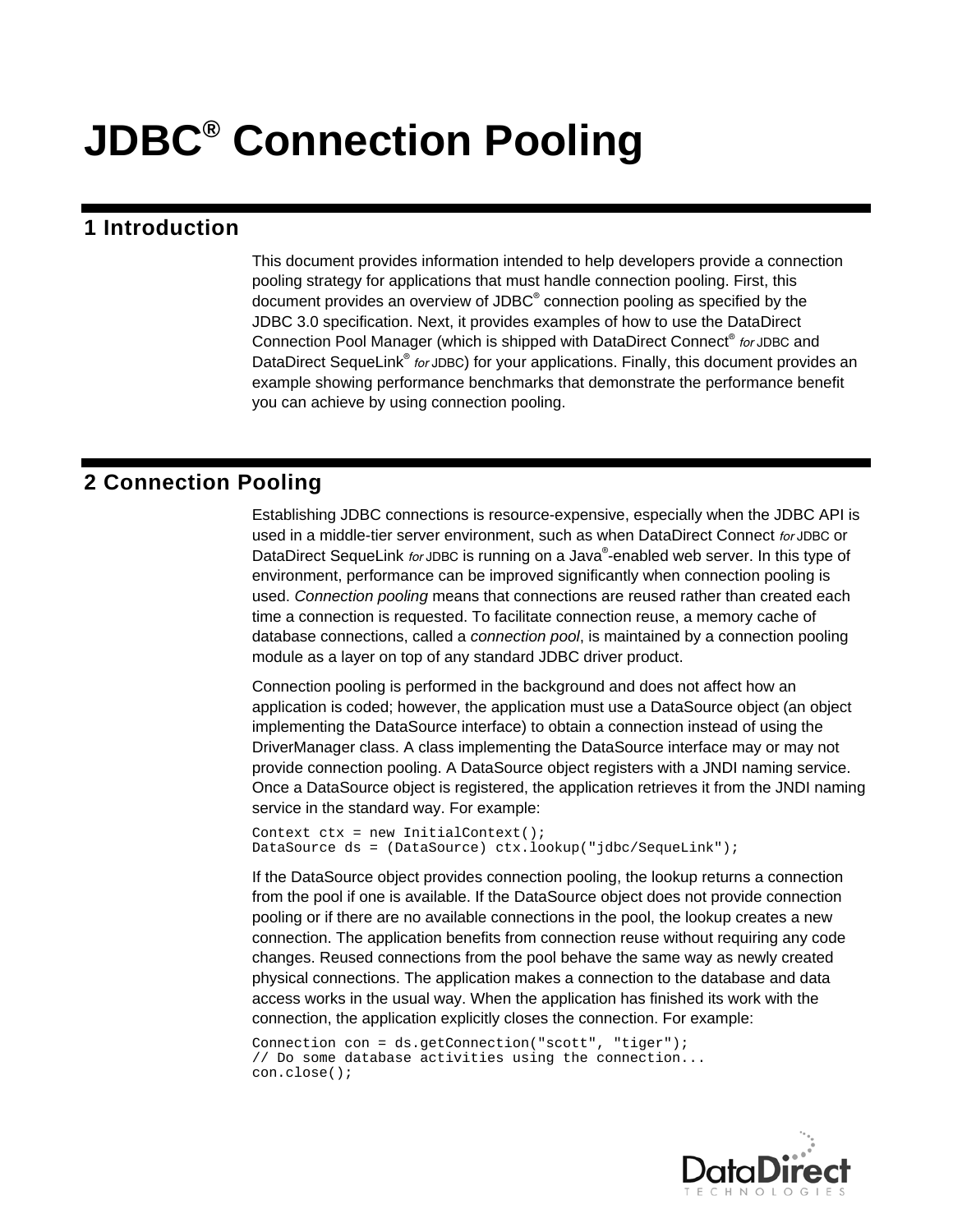The closing event on a pooled connection signals the pooling module to place the connection back in the connection pool for future reuse.

# **3 JDBC 3.0 Connection Pooling Framework**

The JDBC 3.0 API provides a general framework with "hooks" to support connection pooling rather than specifying a particular connection pooling implementation. In this way, third-party vendors or users can implement the specific caching or pooling algorithms that best fit their needs. The JDBC 3.0 API specifies a ConnectionEvent class and the following interfaces as the hooks for any connection pooling implementation:

- ConnectionPoolDataSource
- PooledConnection
- ConnectionEventListener

Figure 1 shows this general framework.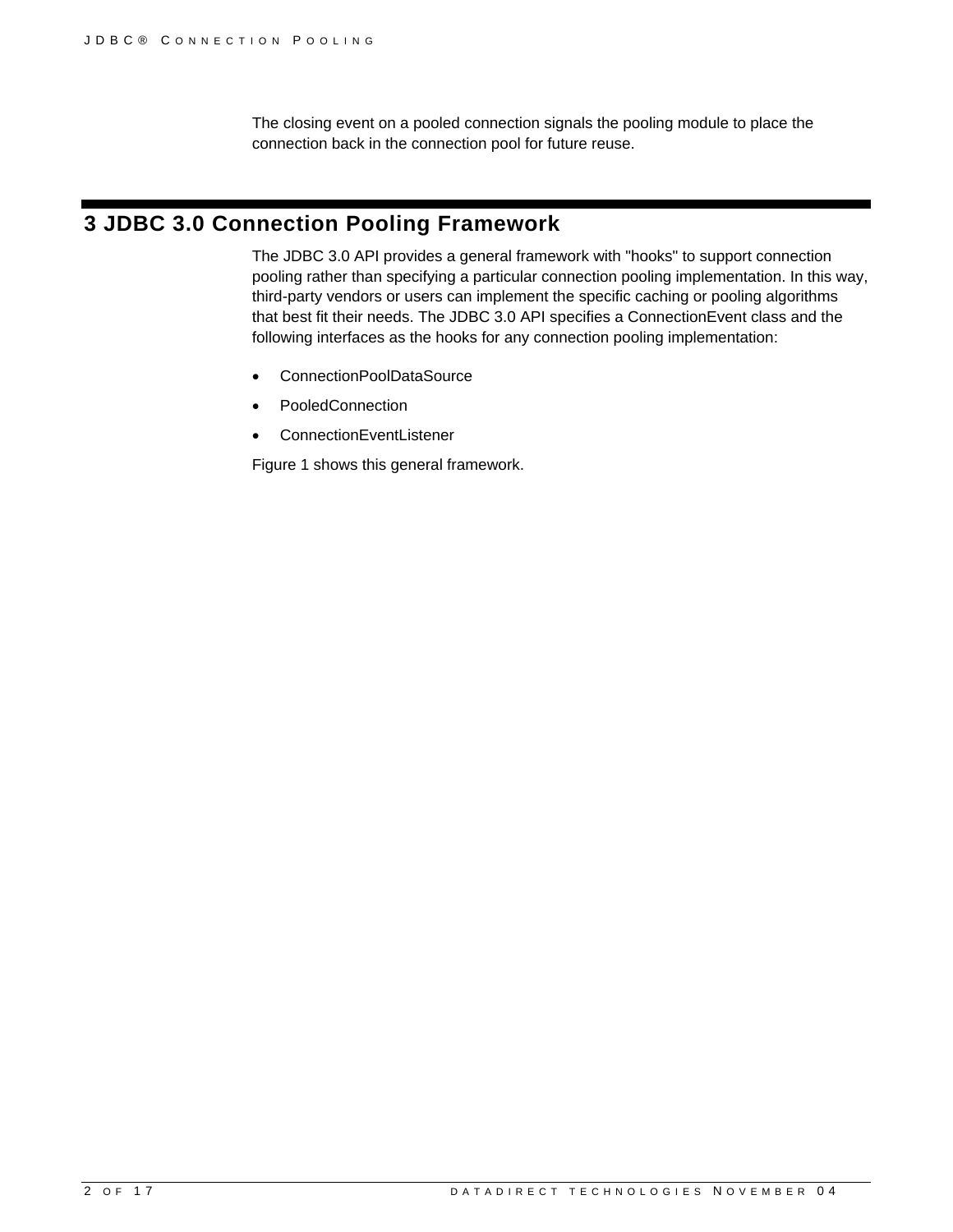

**Figure 1. JDBC 3.0 Connection Pooling Architecture** 

#### **JDBCDriverVendorDataSource**

A JDBC driver vendor must provide a class that implements the standard ConnectionPoolDataSource interface. This interface provides hooks that third-party vendors can use to implement pooling as a layer on top of their JDBC drivers. The ConnectionPoolDataSource interface acts as a "factory" that creates PooledConnection objects.

#### **JDBCDriverVendorPooledConnection**

A JDBC driver vendor must provide a class that implements the standard PooledConnection interface. This interface allows third-party vendors to implement pooling on top of their JDBC drivers. A PooledConnection object acts as a "factory" that creates Connection objects. A PooledConnection object maintains the physical connection to the database; the Connection object created by the PooledConnection object is simply a handle to the physical connection.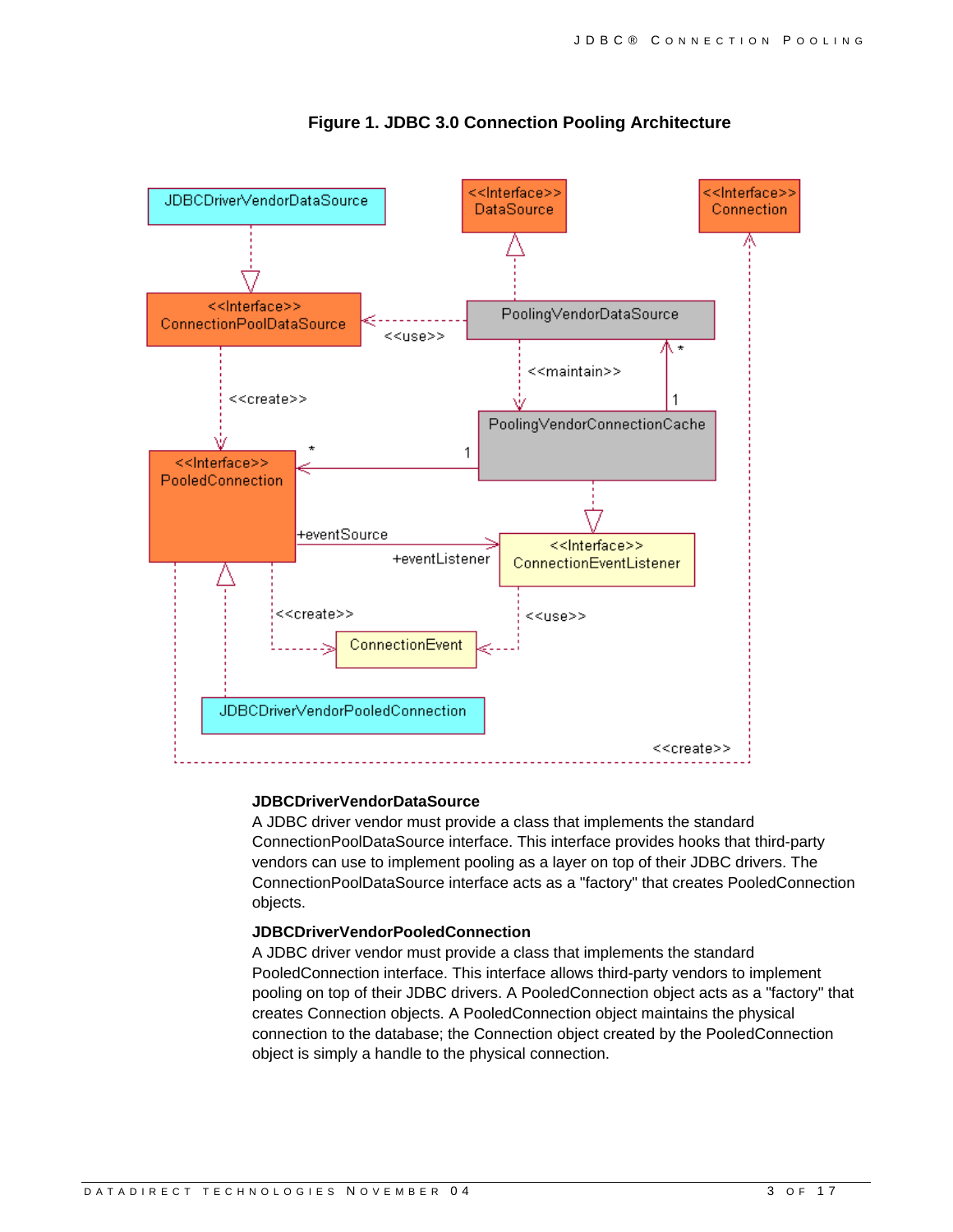#### **PoolingVendorDataSource**

A third-party vendor must provide a class that implements the DataSource interface. This interface is the entry point that allows interaction with their pooling module. The pooling vendor's class uses the JDBC driver's PooledConnectionDataSource object to create the PooledConnections that the pool manages.

#### **PoolingVendorConnectionCache**

The JDBC 3.0 API does not specify the interfaces to be used between the DataSource object and the connection cache. The pooling vendor determines how these components interact. Usually, a connection cache module contains one or multiple classes. In Figure 1, the PoolingVendorConnectionCache class is used as a simple way to convey this concept. The connection cache module should have a class that implements the standard ConnectionEventListener interface. The ConnectionEventListener interface receives ConnectionEvent objects from PooledConnection objects when a connection closes or a connection error occurs. When a connection, created by a PooledConnection, closes, the connection cache module returns the PooledConnection object to the cache.

When an application makes a connection by calling DataSource.getConnection() on a PoolingVendorDataSource object, the PoolingVendorDataSource object performs a lookup in the connection cache to determine if a PooledConnection object is available. If one is available, it is used. If a PooledConnection object is not available, the JDBC driver vendor's ConnectionPoolDataSource creates a new PooledConnection object. In either case, a PooledConnection object is made available.

#### The PoolingVendorDataSource object then invokes the

PooledConnection.getConnection() method to obtain a Connection object, which it returns to the application to use as a normal connection. Because the JDBC driver vendor implements the PooledConnection interface, the JDBC driver creates the Connection object; however, this Connection object is not a physical connection as in the non-pooling case. The Connection object is a handle to the physical connection maintained by the PooledConnection object.

When the application closes the connection by calling the Connection.close() method, a ConnectionEvent is generated and is passed to the cache module. The cache module returns the PooledConnection object that created the connection to the cache to be reused. The application does not have access to the PooledConnection.close() method. Only the connection pooling module, as part of its clean-up activity, issues the PooledConnection.close() method to actually close the physical connection.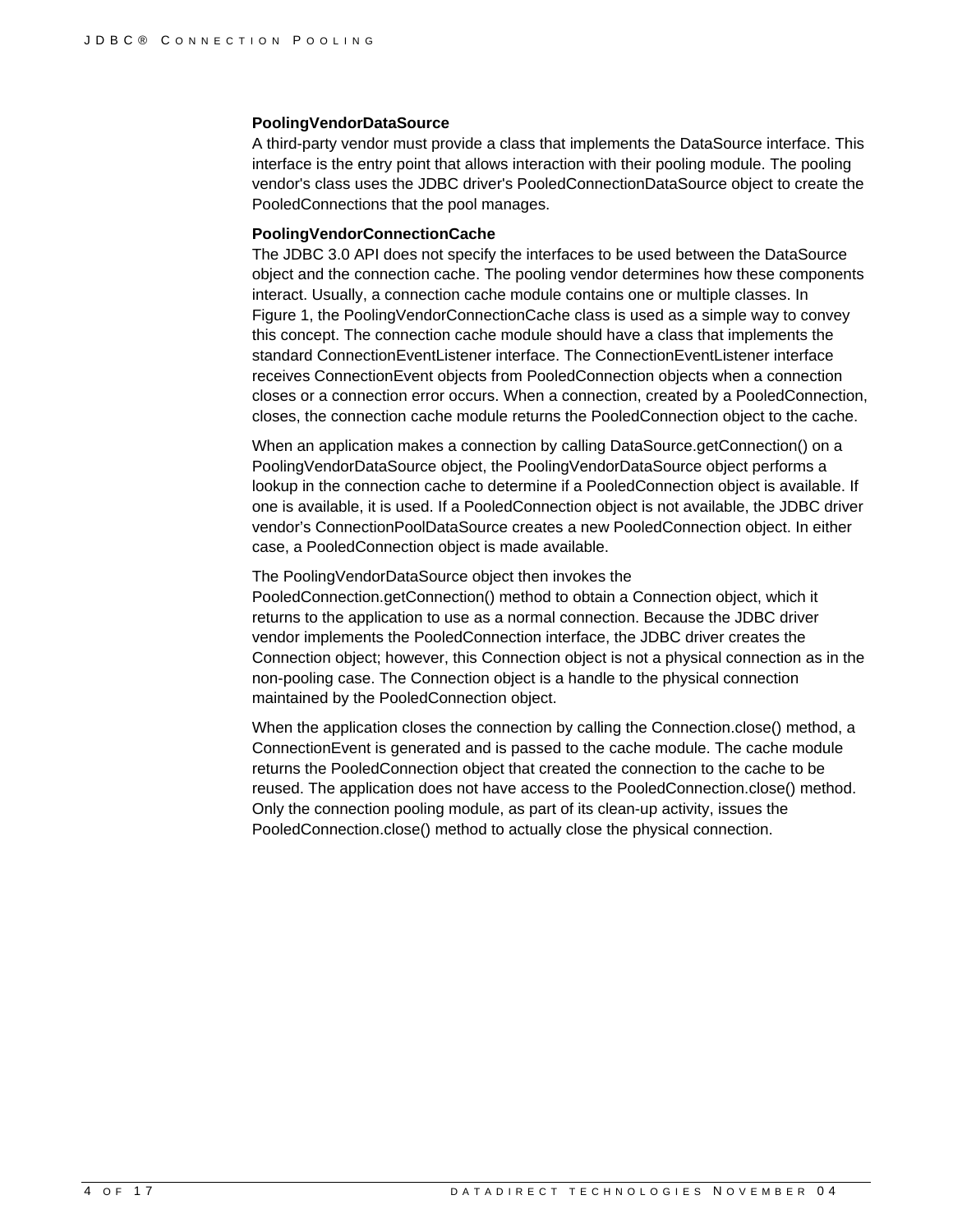## **4 Creating a Data Source**

This section provides examples on how to create pooled and non-pooled DataSource objects for DataDirect Connect *for* JDBC and DataDirect SequeLink *for* JDBC, and register them to a JNDI naming service.

#### **4.1 Creating a DataDirect Data Source Object**

#### **DataDirect Connect®** *for* **JDBC**

This example shows how to create a DataDirect Connect *for* JDBC DataSource object and register it to a JNDI naming service. The DataSource class provided by the DataDirect Connect *for* JDBC drivers is database-dependent. In the following example we use Oracle, so the DataSource class is com.ddtek.jdbcx.oracle.OracleDataSource.

If you want the client application to use:

- A *non-pooled* data source, the application can specify the JNDI name of this data source object as registered in the following code example ("jdbc/ConnectSparkyOracle").
- A *pooled* data source, the application must specify the JNDI name ("jdbc/SparkyOracle") as registered in the code example in the section "4.2 Creating a Data Source Using the DataDirect Connection Pool Manager" on page 8.

```
//************************************************************************ 
// 
// This code creates a DataDirect Connect for JDBC data source and 
// registers it to a JNDI naming service. This DataDirect Connect for 
// JDBC data source uses the DataSource implementation provided by 
// DataDirect Connect for JDBC Drivers. 
// 
// This data source registers its JNDI name as <jdbc/ConnectSparkyOracle>. 
// Client applications using non-pooled connections must perform a lookup 
// for this name. 
// 
//************************************************************************ 
// From DataDirect Connect for JDBC: 
import com.ddtek.jdbcx.oracle.OracleDataSource; 
import javax.sql.*; 
import java.sql.*; 
import javax.naming.*; 
import javax.naming.directory.*; 
import java.util.Hashtable; 
public class OracleDataSourceRegisterJNDI 
{
```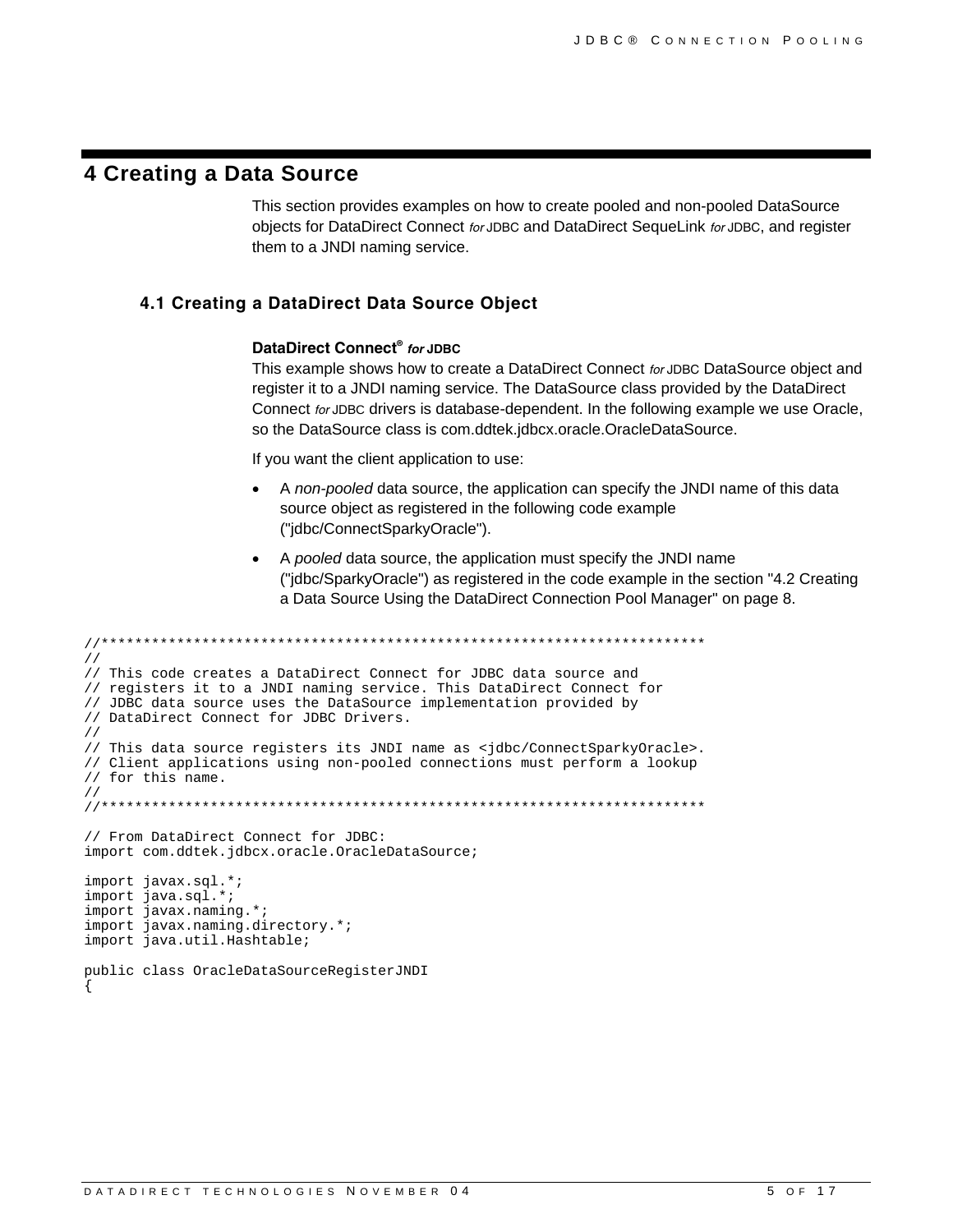```
 public static void main(String argv[]) 
\{ try { 
                     // Set up data source reference data for naming context: 
                     // ---------------------------------------------------- 
                     // Create a class instance that implements the interface 
                     // ConnectionPoolDataSource 
                     OracleDataSource ds = new OracleDataSource(); 
                     ds.setDescription( 
                            "Oracle on Sparky - Oracle Data Source"); 
                     ds.setServerName("sparky"); 
                     ds.setPortNumber(1521); 
                     ds.setUser("scott"); 
                     ds.setPassword("test"); 
                     // Set up environment for creating initial context 
                     Hashtable env = new Hashtable(); 
                     env.put(Context.INITIAL_CONTEXT_FACTORY, 
                            "com.sun.jndi.fscontext.RefFSContextFactory"); 
                     env.put(Context.PROVIDER_URL, "file:c:\\JDBCDataSource"); 
                    Context ctx = new InitialContext(env); // Register the data source to JNDI naming service 
                     ctx.bind("jdbc/ConnectSparkyOracle", ds); 
              } catch (Exception e) { 
                     System.out.println(e); 
              return; 
 } 
    } // Main
```
} // class OracleDataSourceRegisterJNDI

#### **DataDirect SequeLink®**

The following example shows how to create a SequeLink *for* JDBC DataSource object and register it to a JNDI naming service. The DataSource class provided by the DataDirect SequeLink *for* JDBC driver is database-independent; therefore, for all databases, the DataSource class is SequeLinkDataSource.

If you want the client application to use:

- A *non-pooled* connection ("4.1 Creating a DataDirect Data Source Object" on page 5), you must modify this example so that the JNDI entry is registered using the name jdbc/SparkyOracle.
- A *pooled* connection, the JNDI entry must map to the DataSource of the DataDirect Connection Pool Manager. Therefore, you must register two data sources:
	- The Connection Pool Manager's Data Source using the example in "4.2 Creating a Data Source Using the DataDirect Connection Pool Manager" on page 8. This process registers the data source using the JNDI entry jdbc/SparkyOracle. The Connection Pool Manager creates physical connections using the JNDI entry jdbc/SequeLinkSparkyOracle.
	- − A SequeLink Data Source, using the following example to register the DataSource using the JNDI entry jdbc/SequeLinkSparkyOracle.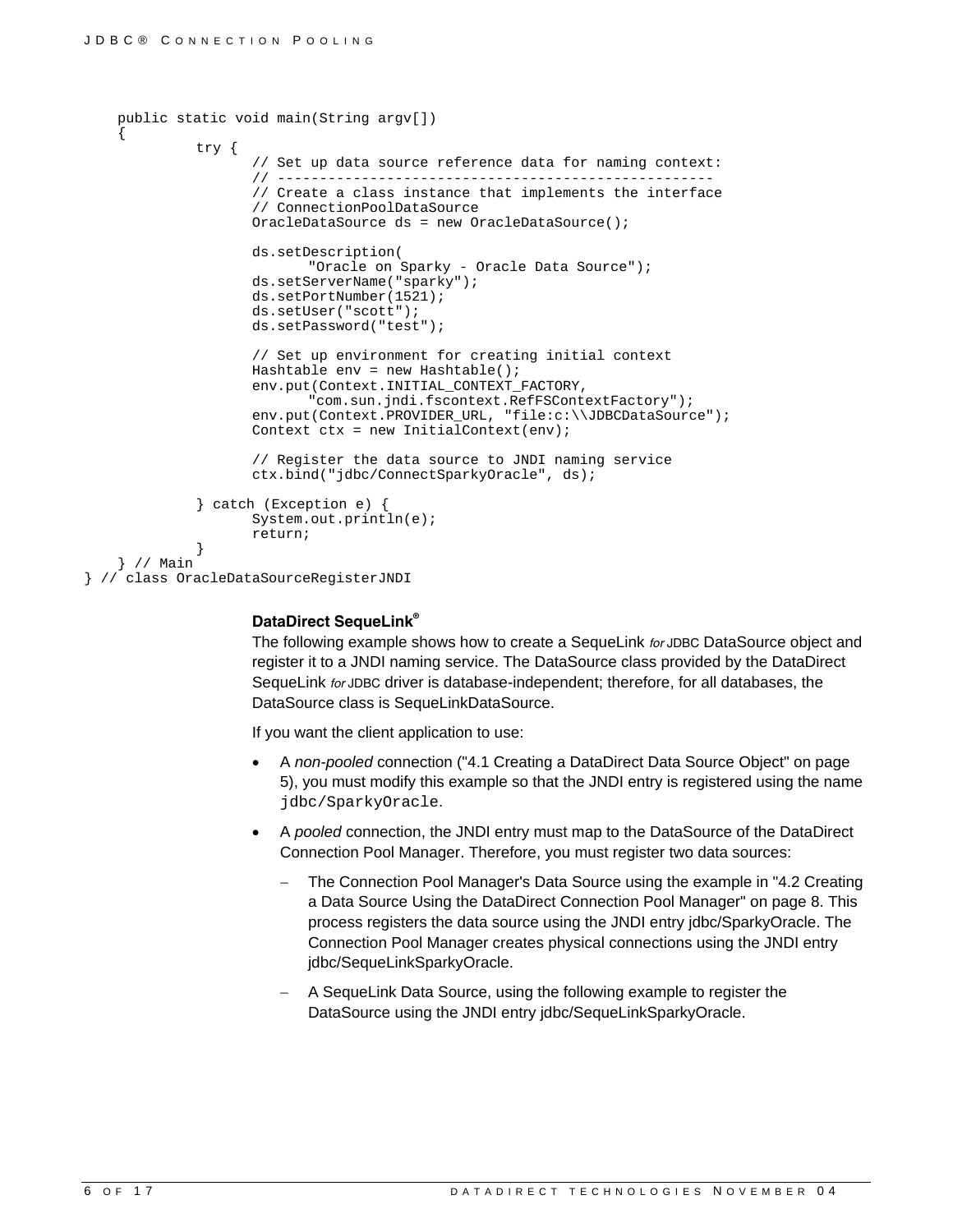```
\frac{1}{2}// This code creates a SequeLink for JDBC data source and registers it to a
// JNDI naming service. This SequeLink for JDBC data source uses the
// DataSource implementation provided by the SequeLink for JDBC Driver.
\frac{1}{2}// If you want users to use non-pooled connections, you must modify this
// example so that it registers the SequeLink Data Source using the JNDI
// entry <jdbc/Sparky0racle>.
\frac{1}{2}// If you want users to use pooled connections, use this example as is
// to register the SequeLink Data Source using the JNDI entry
// <jdbc/SequeLinkSparkyOracle>. Also, use the example in the next section
// to register the Connection Pool Manager's Data Source using the JNDI entry
// <jdbc/SparkyOracle>
\frac{1}{2}// From SequeLink for JDBC:
import com.ddtek.jdbcx.sequelink.SequeLinkDataSource;
import javax.sql.*;
import java.sql.*;
import javax.naming.*;
import javax.naming.directory.*;
import java.util.Hashtable;
public class SequeLinkDataSourceRegisterJNDI
   public static void main(String argv[])
            try \{// Set up data source reference data for naming context:
                  // Create a class instance that implements the interface
                  // ConnectionPoolDataSource
                  OracleDataSource ds = new SequeLinkDataSource();
                  ds.setDescription(
                         "Oracle on Sparky - SequeLink Data Source");
                  ds.setServerName("sparky");
                  ds.setPortNumber(19996);
                  ds.setUser("scott");
                  ds.setPassword("test");
                  // Set up environment for creating initial context
                  Hashtable env = new Hashtable();
                  env.put(Context.INITIAL CONTEXT FACTORY,
                         "com.sun.jndi.fscontext.RefFSContextFactory");
                  env.put(Context.PROVIDER_URL, "file:c:\\JDBCDataSource");
                  Context ctx = new InitialContext(env);// Register the data source to JNDI naming service
                  ctx.bind("jdbc/SequeLinkSparkyOracle", ds);
            catch (Exception e) {
                  System.out.println(e);return;
   }/ // Main
} // class SequeLinkDataSourceRegisterJNDI
```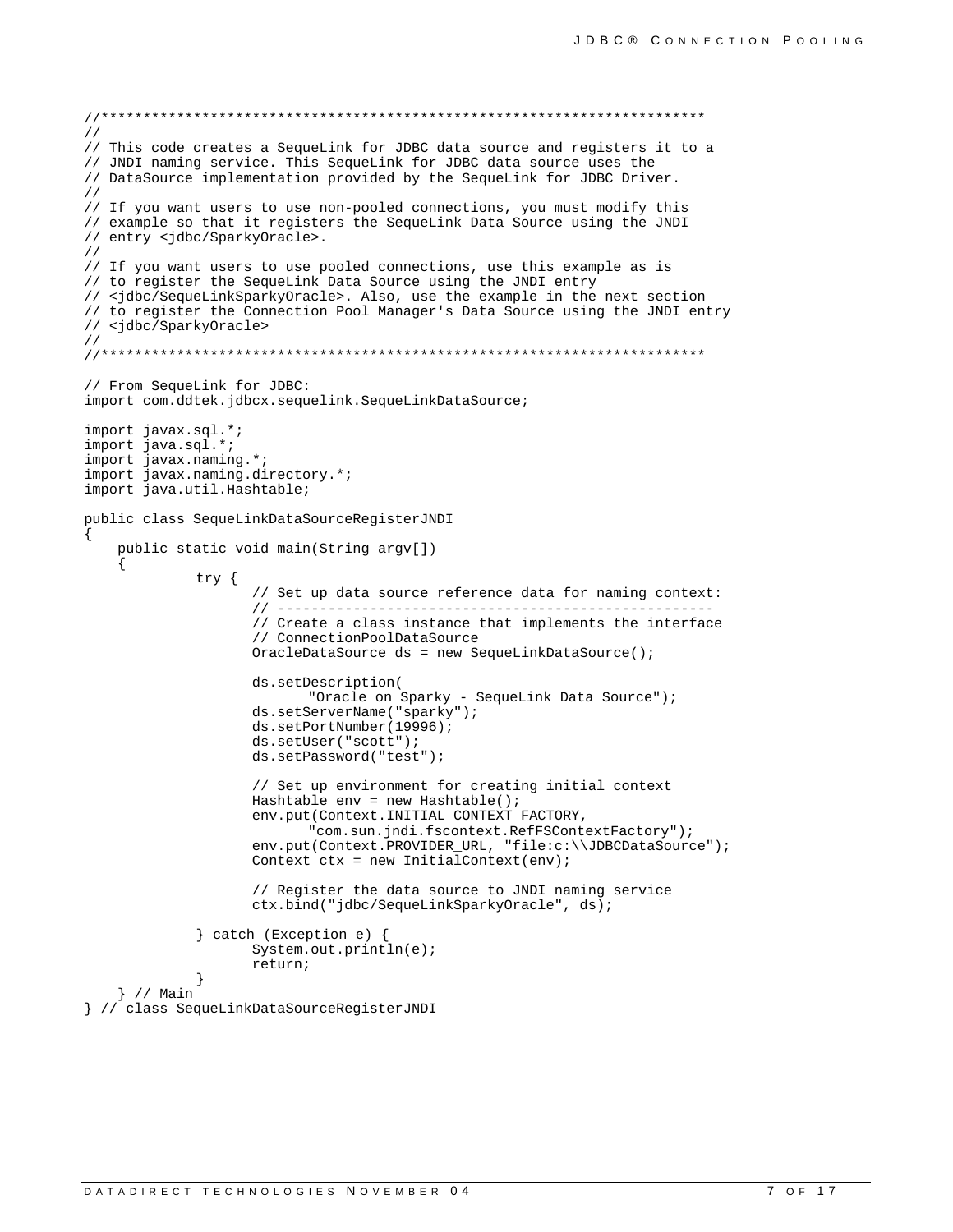#### 4.2 Creating a Data Source Using the DataDirect Connection Pool Manager

#### DataDirect Connect® for JDBC

The following Java code example creates a data source for DataDirect Connect for JDBC and registers it to a JNDI naming service. The PooledConnectionDataSource class is provided by the DataDirect com.ddtek.pool package. In the following code example, the PooledConnectionDataSource object references a pooled DataDirect Connect for JDBC data source object. Therefore, the example performs a lookup by setting the DataSourceName attribute to the JNDI name of a registered pooled data source (in this example, jdbc/ConnectSparkyOracle, which is the DataDirect Connect for JDBC DataSource object created in section "4.1 Creating a DataDirect Data Source Object" on page 5).

Client applications that use this data source must perform a lookup using the registered JNDI name (jdbc/SparkyOracle in this example).

```
\frac{1}{2}// This code creates a data source and registers it to a JNDI naming
// service. This data source uses the PooledConnectionDataSource
// implementation provided by the DataDirect com.ddtek.pool package.
\frac{1}{2}// This data source refers to a previously registered pooled data source.
\frac{1}{2}// This data source registers its name as <jdbc/SparkyOracle>.
// Client applications using pooling must perform a lookup for this name.
\frac{1}{2}// From the DataDirect connection pooling package:
import com.ddtek.pool.PooledConnectionDataSource;
import javax.sql.*;
import java.sql.*;<br>import javax.naming.*;
import javax.naming.directory.*;
import java.util.Hashtable;
public class PoolMgrDataSourceRegisterJNDI
   public static void main(String argv[])
            try \{// Set up data source reference data for naming context:
            // Create a pooling manager's class instance that implements
                  // the interface DataSource
                  PooledConnectionDataSource ds = new PooledConnectionDataSource();
                  ds.setDescription("Sparky Oracle - Oracle Data Source");
                  // Refer to a previously registered pooled data source to access
                  // a ConnectionPoolDataSource object
                  ds.setDataSourceName("jdbc/ConnectSparkyOracle");
                  // The pool manager will be initiated with 5 physical connections
                  ds.setInitialPoolSize(5);
```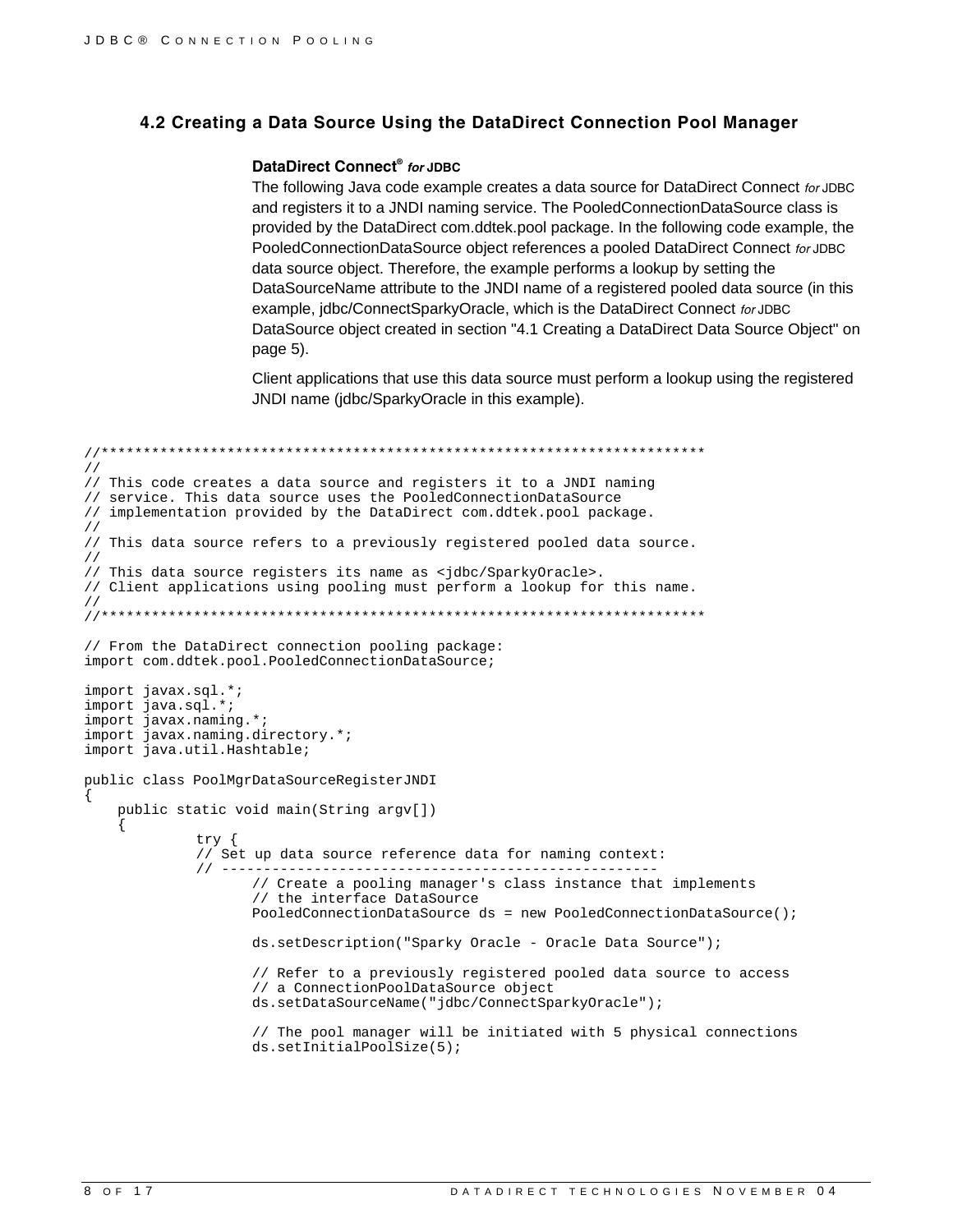```
 // The pool maintenance thread will make sure that there are 5 
                     // physical connections available 
                     ds.setMinPoolSize(5); 
                     // The pool maintenance thread will check that there are no more 
                     // than 10 physical connections available 
                     ds.setMaxPoolSize(10); 
                     // The pool maintenance thread will wake up and check the pool 
                     // every 20 seconds 
                     ds.setPropertyCycle(20); 
                     // The pool maintenance thread will remove physical connections 
                     // that are inactive for more than 300 seconds 
                     ds.setMaxIdleTime(300); 
                     // Set tracing off since we choose not to see output listing 
                     // of activities on a connection 
                     ds.setTracing(false); 
                     // Set up environment for creating initial context 
                     Hashtable env = new Hashtable(); 
                     env.put(Context.INITIAL_CONTEXT_FACTORY, 
                            "com.sun.jndi.fscontext.RefFSContextFactory"); 
                     env.put(Context.PROVIDER_URL, "file:c:\\JDBCDataSource"); 
                    Context ctx = new InitialContext(exp); // Register the data source to JNDI naming service 
                     // for application to use 
                     ctx.bind("jdbc/SparkyOracle", ds); 
              } catch (Exception e) { 
                     System.out.println(e); 
              return; 
 } 
    } // Main
```

```
} // class PoolMgrDataSourceRegisterJNDI
```
#### **DataDirect SequeLink®**

The following Java code example creates a data source for JDBC and registers it to a JNDI naming service. The PooledConnectionDataSource class is provided by the DataDirect com.ddtek.pool package. In the following code example, the PooledConnectionDataSource object references a JDBC data source object. The example performs a lookup by setting the DataSourceName attribute to the JNDI name of a registered pooled data source (in this example, jdbc/SequeLinkSparkyOracle, which is the JDBC DataSource object created in section "4.1 Creating a DataDirect Data Source Object" on page 5).

Client applications that use this data source must perform a lookup using the registered JNDI name (jdbc/SparkyOracle in this example).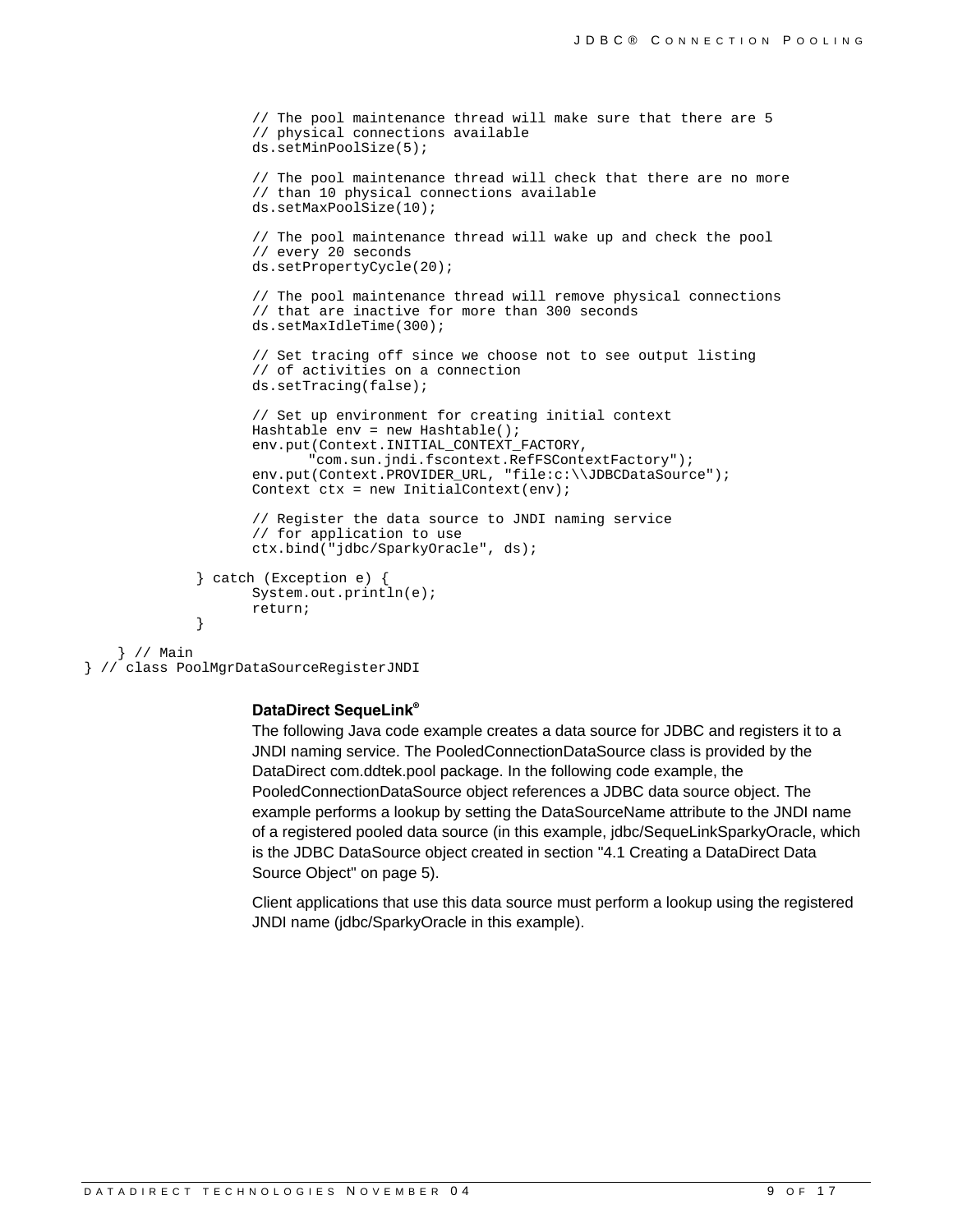```
\frac{1}{2}// This code creates a data source and registers it to a JNDI naming
// service. This data source uses the PooledConnectionDataSource
// implementation provided by the DataDirect com.ddtek.pool package.
\frac{1}{2}// This data source refers to a previously registered pooled data source.
\frac{1}{2}// This data source registers its name as <jdbc/SparkyOracle>.
// Client applications using pooling must perform a lookup for this name.
\frac{1}{2}// From the DataDirect connection pooling package:
import com.ddtek.pool.PooledConnectionDataSource;
import javax.sql.*;
import java.sql.*;<br>import javax.naming.*;<br>import javax.naming.directory.*;
import java.util.Hashtable;
public class PoolMgrDataSourceRegisterJNDI
   public static void main(String argv[])
            try \{// Set up data source reference data for naming context:
                   // Create a pooling manager's class instance that implements
                   // the interface DataSource
                   PooledConnectionDataSource ds = new PooledConnectionDataSource();
                   ds.setDescription("Sparky Oracle - Oracle Data Source");
                   // Refer to a previously registered pooled data source to access
                   // a ConnectionPoolDataSource object
                   ds.setDataSourceName("jdbc/SequeLinkSparkyOracle");
                   // The pool manager will be initiated with 5 physical connections
                   ds.setInitialPoolSize(5);// The pool maintenance thread will make sure that there are
                   // at least 5 physical connections available
                   ds.setMinPoolSize(5);// The pool maintenance thread will check that there are no more
                   // than 10 physical connections available
                   ds.setMaxPoolSize(10);
                   // The pool maintenance thread will wake up and check the pool
                   // every 20 seconds
                   ds.setPropertyCycle(20);
                   // The pool maintenance thread will remove physical connections
                   // that are inactive for more than 300 seconds
                   ds.setMaxIdleTime(300);
                   // Set tracing off since we choose not to see output listing
                   // of activities on a connection
                   ds.setTracing(false);
```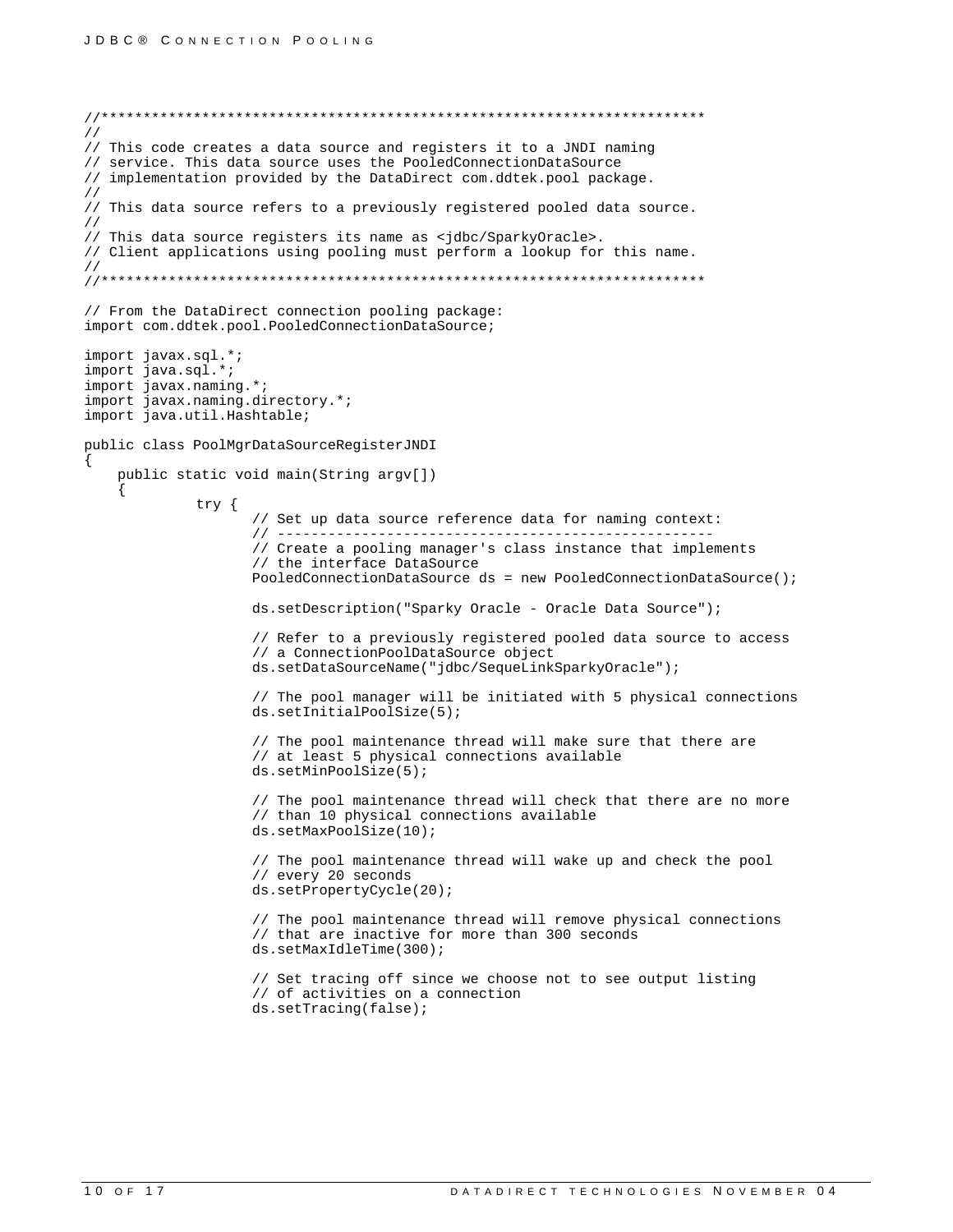```
// Set up environment for creating initial context
                    Hashtable env = new Hashtable();
                    env.put(Context.INITIAL CONTEXT_FACTORY,
                           "com.sun.jndi.fscontext.RefFSContextFactory");
                    env.put(Context.PROVIDER_URL, "file:c:\\JDBCDataSource");
                    Context ctx = new InitialContext(env);// Register the data source to JNDI naming service
                    // for application to use
                    ctx.bind("jdbc/SparkyOracle", ds);
             } catch (Exception e) {
                    System.out.println(e);return;
             \}} // Main
| // class PoolMgrDataSourceRegisterJNDI
```
## **5 Connecting to a Data Source**

Whether connection pooling is used does not affect application code. It does not require any code changes to the application because the application performs a lookup on a JNDI name of a previously registered data source. If the data source specifies a connection pooling implementation during JNDI registration (as described in section "4.2" Creating a Data Source Using the DataDirect Connection Pool Manager" on page 8), the client application benefits from faster connections through connection pooling.

#### DataDirect Connect<sup>®</sup> for JDBC

The following example shows code that can be used to look up and use a JNDIregistered data source for connections. You specify the JNDI lookup name for the data source you created (as described in section "4.2 Creating a Data Source Using the DataDirect Connection Pool Manager" on page 8).

```
\frac{1}{2}// Test program to look up and use a JNDI-registered data source.
\frac{1}{2}// To run the program, specify the JNDI lookup name for the
// command-line argument, for example:
\frac{1}{2}\frac{1}{2}java TestDataSourceApp JNDI_lookup_name
\frac{1}{2}import javax.sql.*;
import java.sql.*;
import javax.naming.*;<br>import java.util.Hashtable;
public class TestDataSourceApp
   public static void main(String argv[])
   \{String strJNDILookupName = "";
```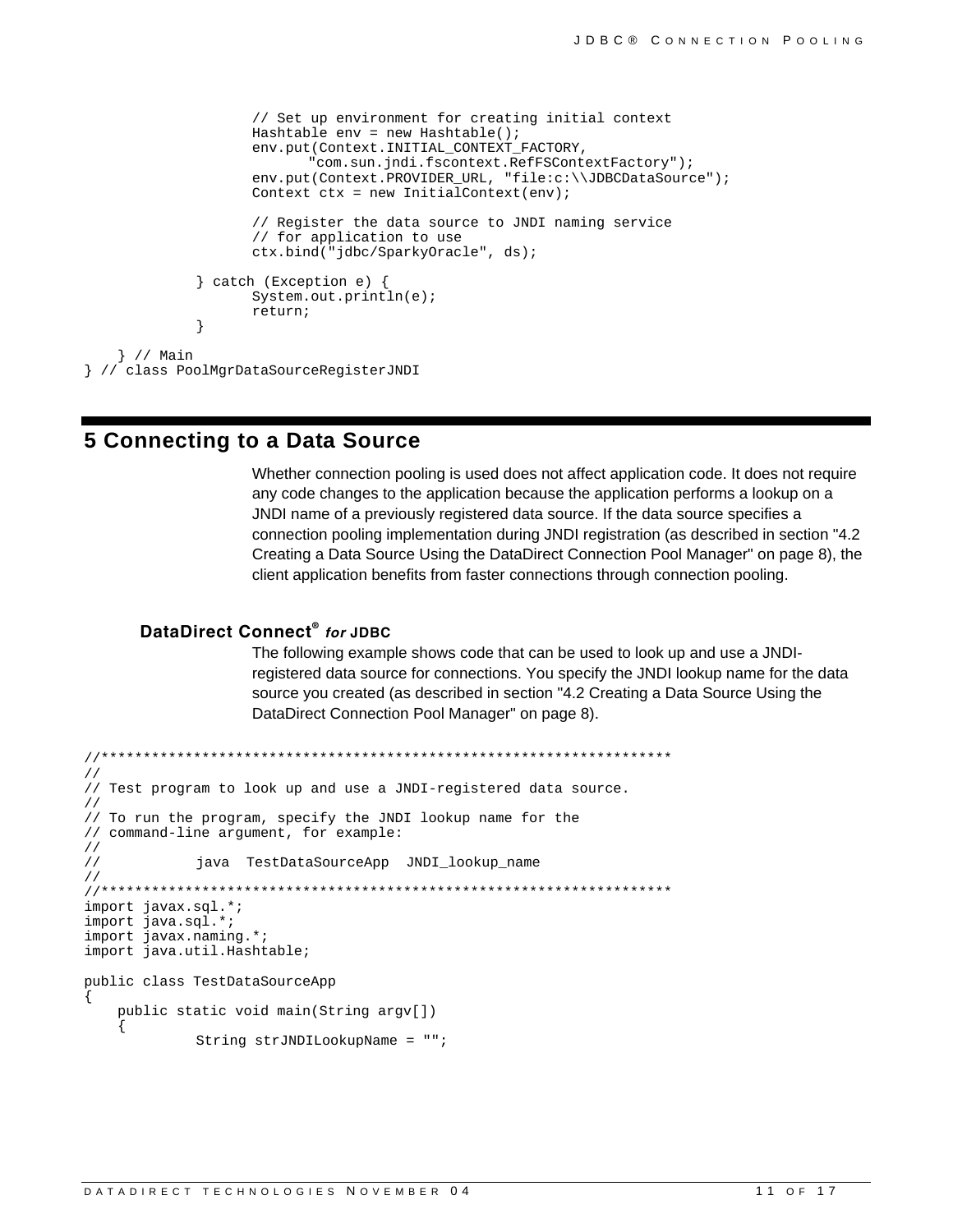```
 // Get the JNDI lookup name for a data source 
              int nArgv = argv.length; 
 if (nArgv != 1) { 
 // User does not specify a JNDI lookup name for a data source, 
                     System.out.println( 
                            "Please specify a JNDI name for your data source"); 
                     System.exit(0); 
              } else { 
             strJNDILookupName = argv[0];
 } 
              DataSource ds = null; 
              Connection con = null; 
              Context ctx = null; 
              Hashtable env = null; 
             long nStartTime, nStopTime, nElapsedTime;
              // Set up environment for creating InitialContext object 
              env = new Hashtable(); 
              env.put(Context.INITIAL_CONTEXT_FACTORY, 
                     "com.sun.jndi.fscontext.RefFSContextFactory"); 
             env.put(Context.PROVIDER_URL, "file:c:\\JDBCDataSource");
              try { 
                     // Retrieve the DataSource object that bound to the logical 
                     // lookup JNDI name 
                     ctx = new InitialContext(env); 
                     ds = (DataSource) ctx.lookup(strJNDILookupName); 
              } catch (NamingException eName) { 
                     System.out.println("Error looking up " + 
                            strJNDILookupName + ": " +eName); 
             System.exit(0);<br>}
 } 
              int numOfTest = 4; 
             int [] nCount = \{100, 100, 1000, 3000\};
             for (int i = 0; i < numOfTest; i ++) {
                     // Log the start time 
                     nStartTime = System.currentTimeMillis(); 
                    for (int j = 1; j \le nCount[i]; j++) {
                            // Get Database Connection 
                            try { 
                                   con = ds.getConnection("scott", "tiger"); 
                                   // Do something with the connection 
                                   // ... 
                                   // Close Database Connection 
                                   if (con != null) con.close(); 
                            } catch (SQLException eCon) { 
                                   System.out.println("Error getting a connection: " + eCon); 
                                   System.exit(0); 
                            } // try getConnection 
                     } // for j loop 
                     // Log the end time 
                     nStopTime = System.currentTimeMillis(); 
                     // Compute elapsed time 
                    nElapsedTime = nStopTime - nStartTime;
                     System.out.println("Test number " + i + ": looping " + 
                           nCount[i] + " times"); 
                     System.out.println("Elapsed Time: " + nElapsedTime + "\n"); 
              } // for i loop
```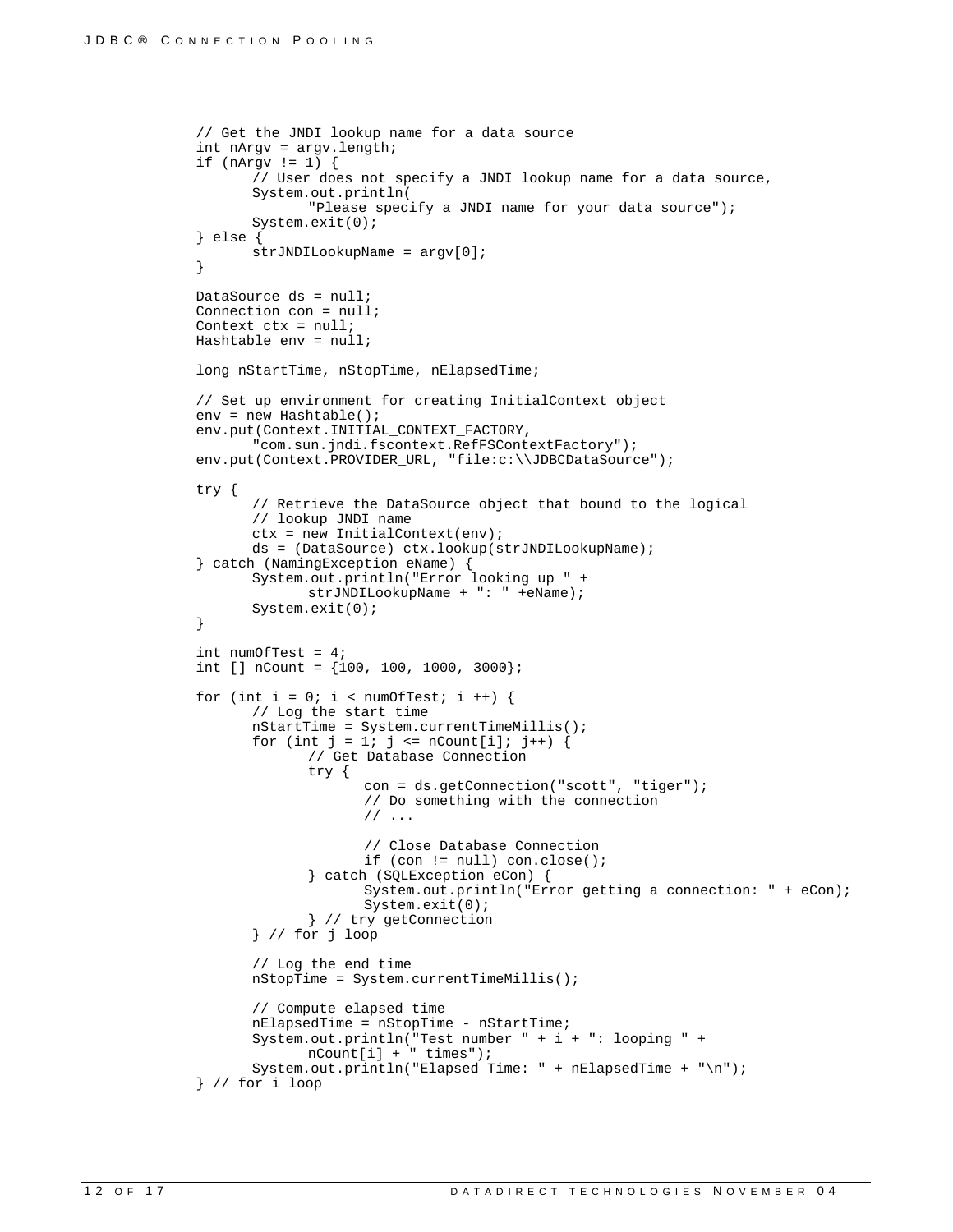```
// All done
System.exit(0);
```
} // Main } // TestDataSourceApp

> NOTE: The DataDirect Connect for JDBC DataSource object class implements the DataSource interface for non-pooling in addition to ConnectionPoolDataSource for pooling. To use a non-pooling data source, use the JNDI name registered in the example code in section "4.1 Creating a DataDirect Data Source Object" on page 5 and run the TestDataSourceApp. For example:

java TestDataSourceApp jdbc/ConnectSparkyOracle

#### DataDirect SequeLink® for JDBC

The following example shows code that can be used to look up and use a JNDIregistered data source for connections. You specify the JNDI lookup name for the data source you created (as described in section "4.2 Creating a Data Source Using the DataDirect Connection Pool Manager" on page 8).

```
\frac{1}{2}// Test program to look up and use a JNDI-registered data source.
\frac{1}{2}// To run the program, specify the JNDI lookup name for the
// command-line argument, for example:
\frac{1}{2}\frac{1}{2}java TestDataSourceApp JNDI_lookup_name
\frac{1}{2}import javax.sql.*;
import java.sql.*;
import javax.naming.*;
import java.util.Hashtable;
public class TestDataSourceApp
   public static void main(String argv[])
            String str JNDILookupName = "jdbc/SparkyOracle";
            // Hard-code the JNDI entry, the application does not need to change
            DataSource ds = null;
            Connection con = null;
            Context ctx = nullHashtable env = null;
            long nStartTime, nStopTime, nElapsedTime;
            // Set up environment for creating InitialContext object
            env = new Hashtable();
            env.put(Context.INITIAL CONTEXT FACTORY,
                  "com.sun.jndi.fscontext.RefFSContextFactory");
            env.put(Context.PROVIDER_URL, "file:c:\\JDBCDataSource");
```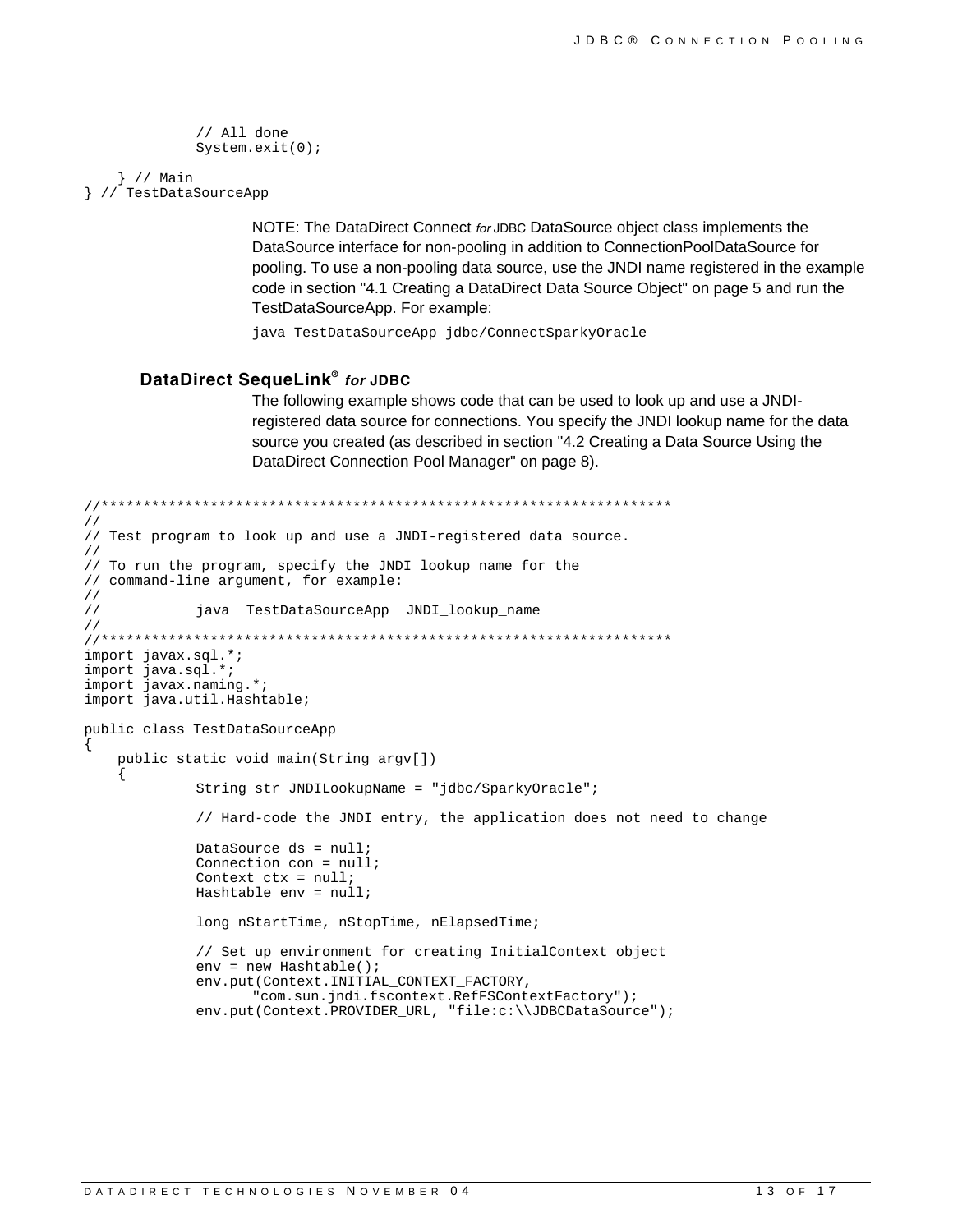```
 try { 
                      // Retrieve the DataSource object that bound to the logical 
                      // lookup JNDI name 
                      ctx = new InitialContext(env); 
                      ds = (DataSource) ctx.lookup(strJNDILookupName); 
               } catch (NamingException eName) { 
                      System.out.println("Error looking up " + 
                             strJNDILookupName + ": " +eName); 
              System.exit(0);<br>}
 } 
               int numOfTest = 4; 
              int [] nCount = \{100, 100, 1000, 3000\};
              for (int i = 0; i < numOfTest; i ++) {
                      // Log the start time 
                      nStartTime = System.currentTimeMillis(); 
                     for (int j = 1; j \le nCount[i]; j++) {
                             // Get Database Connection 
                             try { 
                                    con = ds.getConnection("scott", "tiger"); 
                                    // Do something with the connection 
                                    // ... 
                                    // Close Database Connection 
                                    if (con != null) con.close(); 
                             } catch (SQLException eCon) { 
                                    System.out.println("Error getting a connection: " + eCon); 
                                    System.exit(0); 
                             } // try getConnection 
                      } // for j loop 
                      // Log the end time 
                      nStopTime = System.currentTimeMillis(); 
                      // Compute elapsed time 
                      nElapsedTime = nStopTime - nStartTime; 
                      System.out.println("Test number " + i + ": looping " + 
                             nCount[i] + " times"); 
                      System.out.println("Elapsed Time: " + nElapsedTime + "\n"); 
               } // for i loop 
               // All done 
              System.exit(0); 
     } // Main
```

```
} // TestDataSourceApp
```
NOTE: The DataDirect SequeLink *for* JDBC DataSource object class implements the DataSource interface for non-pooling in addition to ConnectionPoolDataSource for pooling. To use non-pooled connections, modify the example in "4.1 Creating a DataDirect Data Source Object" on page 5 so that it registers the SequeLink Data Source using the JNDI entry

jdbc/SparkyOracle

You can then run the TestDataSourceApp without any modification:

java TestDataSourceApp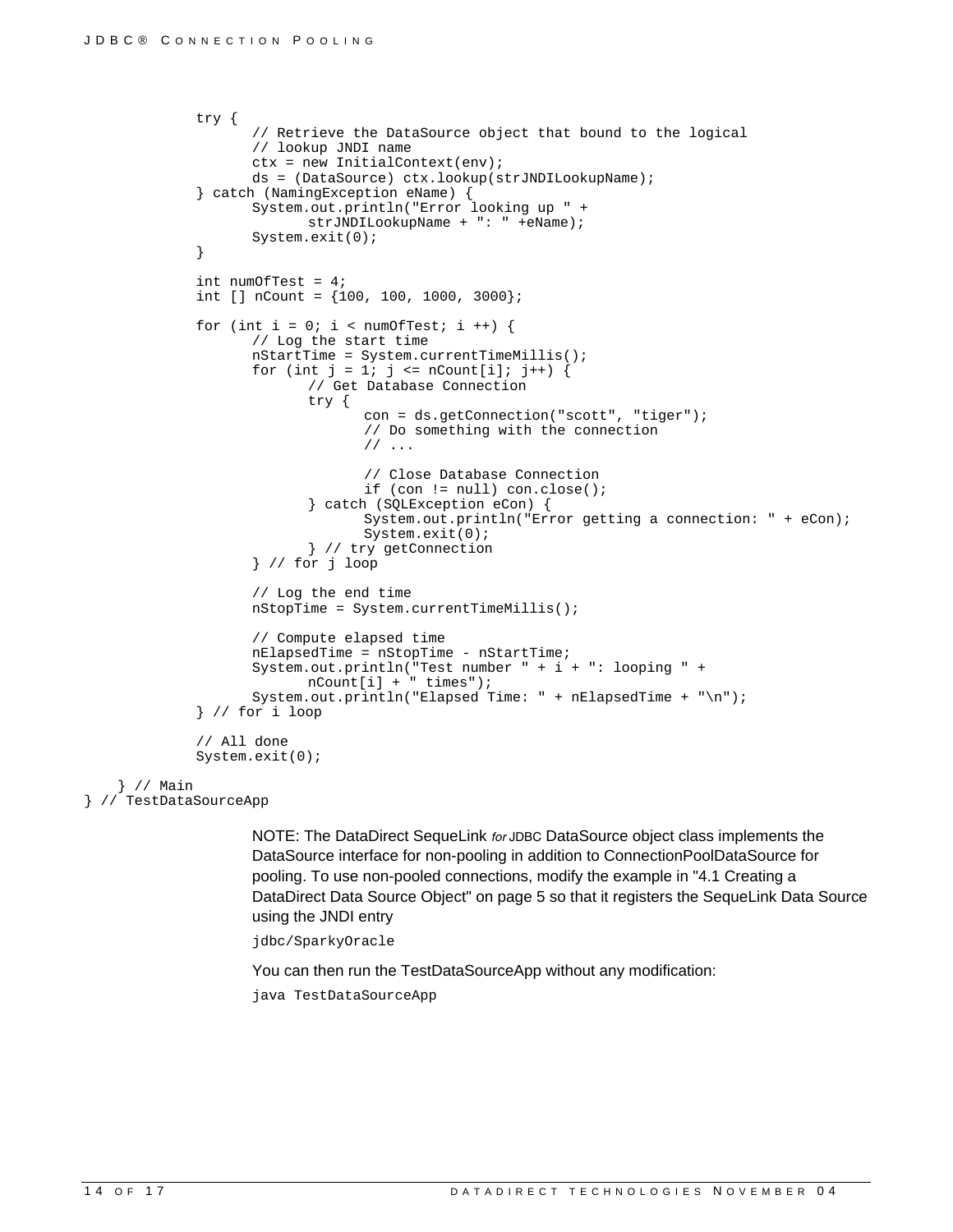## **6. Closing the Connection Pool**

}

To ensure that the connection pool is closed correctly when an application stops running, the application must notify the DataDirect Connection Pool Manager when it stops. If an application runs on JRE 1.3 or higher, notification occurs automatically when the application stops running. If an application runs on JRE 1.2, the application must explicitly notify the pool manager when it stops using the PooledConnectionDataSource.close method as shown in the following code:

```
if (ds instanceof com.ddtek.pool.PooledConnectionDataSource){ 
     com.ddtek.pool.PooledConnectionDataSource pcds = 
       (com.ddtek.pool.PooledConnectionDataSource) ds; 
pcds.close();
```
The PooledConnectionDataSource.close method also can be used to explicitly close the connection pool while the application is running. For example, if changes are made to the pool configuration using a pool management tool, the

PooledConnectionDataSource.close method can be used to force the connection pool to close and re-create the pool using the new configuration values.

### **7 Performance Benchmarks**

We used the sample application provided in section "5 Connecting to a Data Source" on page 11 to open a connection to Oracle9i using a DataDirect Connect *for* JDBC 3.2 Oracle driver. We closed the connection at 100, 100, 1000, and 3000 iterations. We ran this sample application on a single Pentium IV 2 GHz machine with 512 MB RAM connected to an Oracle9i Server (Pentium IV 2 GHz machine with 512 MB RAM). The total elapsed time for each run was measured when connection pooling was used and was measured again when connection pooling was not used as shown in the following table:

|                | <b>100 Iterations</b> | <b>100 Iterations</b> | 1000 Iterations | 3000 Iterations |
|----------------|-----------------------|-----------------------|-----------------|-----------------|
| <b>Pooling</b> | 547<br>ms             | :10 ms                | 47 ms           | 31 ms           |
| Non-Pooling    | 4859 ms               | 4453 ms               | 43625 ms        | 134375 ms       |

When connection pooling was used, the first connection took the longest time because a new physical connection had to be created and the pool manager had to be initialized. Once the connection existed, the physical connection was placed in the pool and was reused to create a handle for each subsequent connection. You can see this by comparing the first connection (the first 100 iterations) with its subsequent connections.

NOTE: In our connection pooling example, all subsequent connections were reused because they were used for the same user and pool cleanup had not occurred.

Now, compare the pooling results at each iteration checkpoint to the non-pooling results. Clearly, connection pooling represents a significant improvement in performance.

 $\overline{\phantom{a}}$ 

Note that the time for the 3000 iteration pooled case is faster than the 1000 iteration pooled case. This is because the Just In Time (JIT) compiler took effect at this point. If the JIT compiler is disabled, the time for the 3000 iteration pooled case increases to 94 ms, while the time for the other pooled cases remains the same.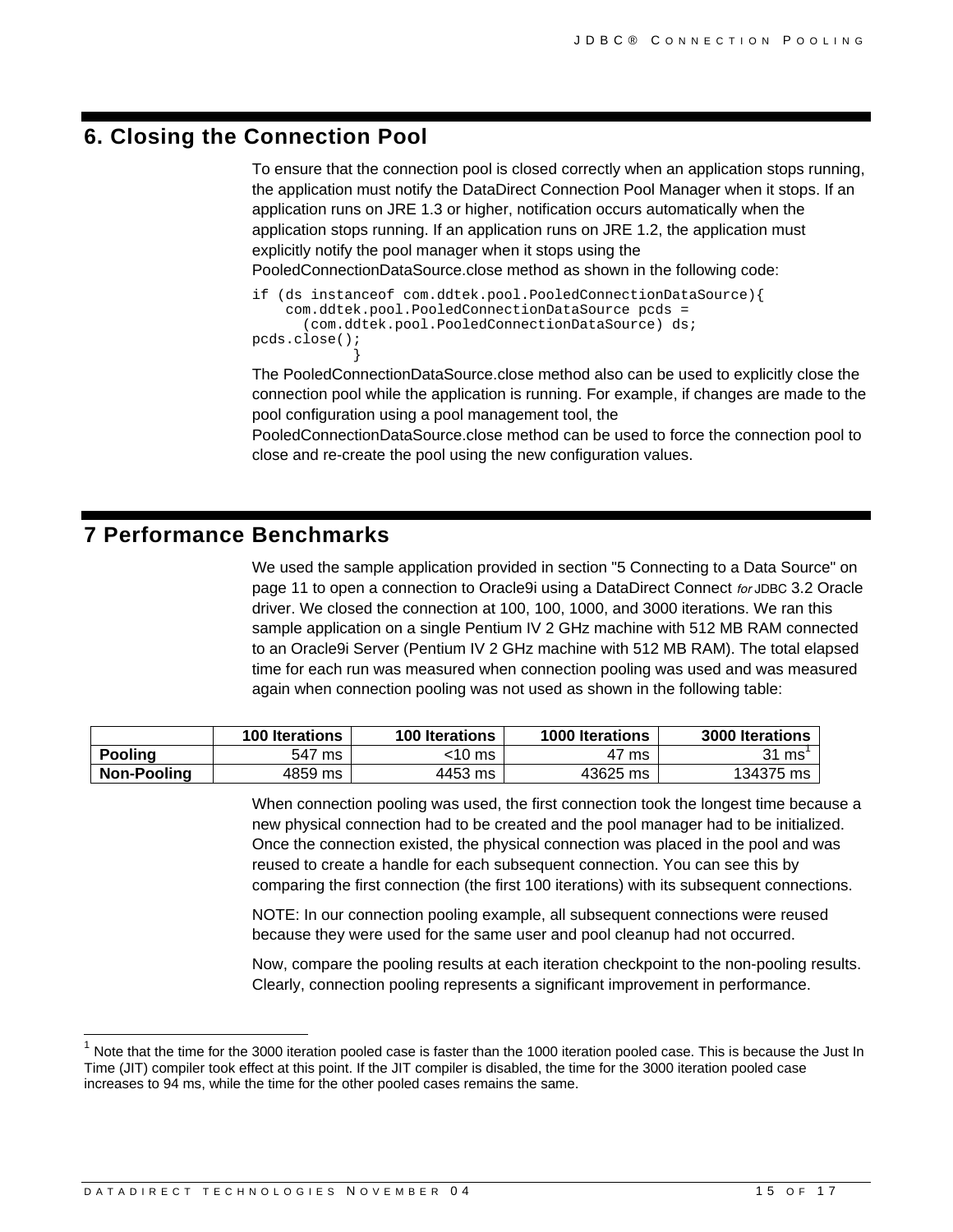# **8 Conclusion**

Connection pooling provides a significant improvement on performance by reusing connections rather than creating a new connection for each connection request, without requiring changes in your JDBC application code.

**We welcome your feedback! Please send any comments concerning documentation, including suggestions for other topics that you would like to see, to:** 

docgroup@datadirect.com